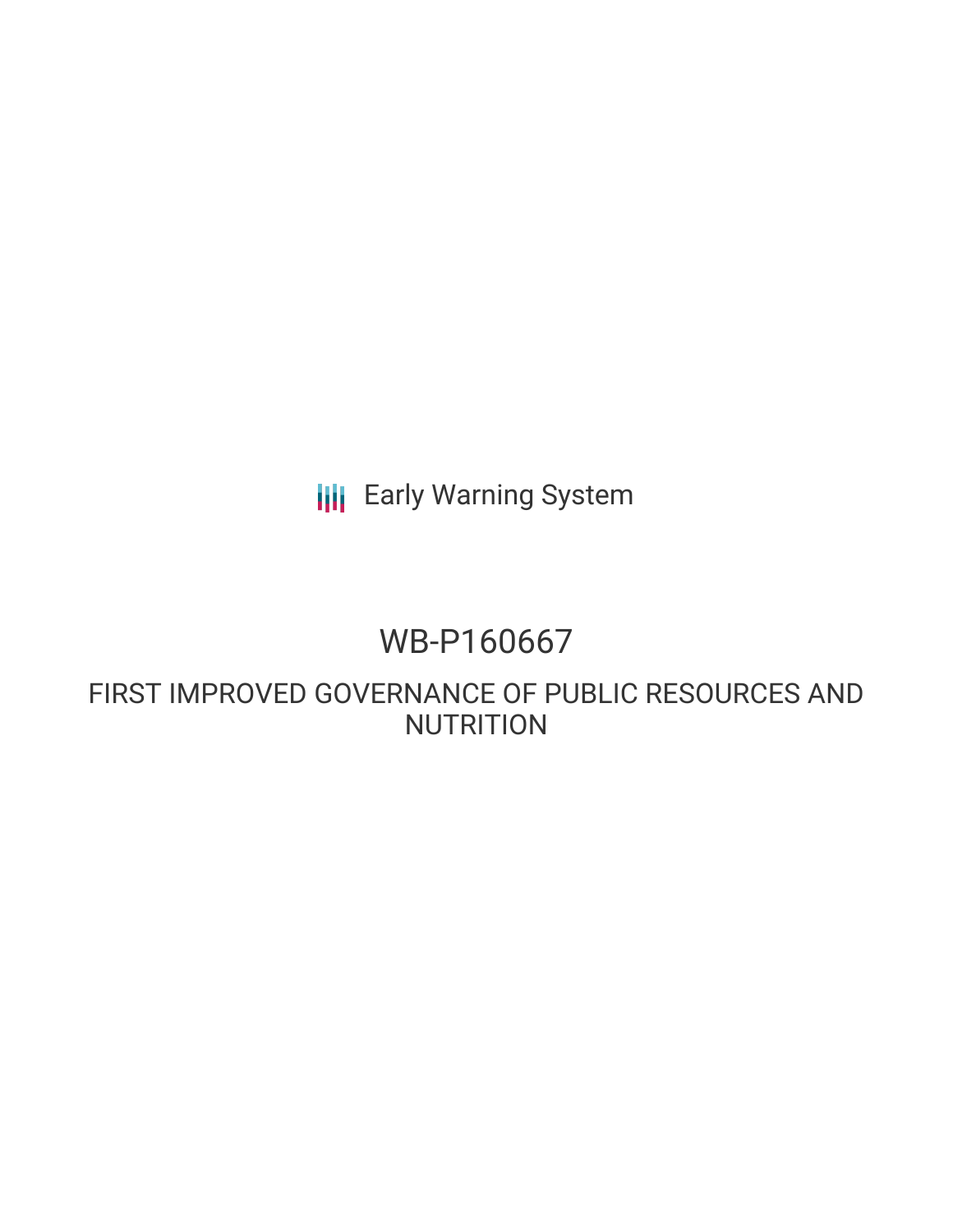

#### **Quick Facts**

| <b>Countries</b>               | Guatemala                                |
|--------------------------------|------------------------------------------|
| <b>Financial Institutions</b>  | World Bank (WB)                          |
| <b>Status</b>                  | Active                                   |
| <b>Bank Risk Rating</b>        | U                                        |
| <b>Voting Date</b>             | 2016-11-17                               |
| <b>Borrower</b>                | REPUBLIC OF GUATEMALA                    |
| <b>Sectors</b>                 | Education and Health, Law and Government |
| <b>Investment Type(s)</b>      | Loan                                     |
| <b>Investment Amount (USD)</b> | \$250.00 million                         |
| <b>Project Cost (USD)</b>      | \$250,00 million                         |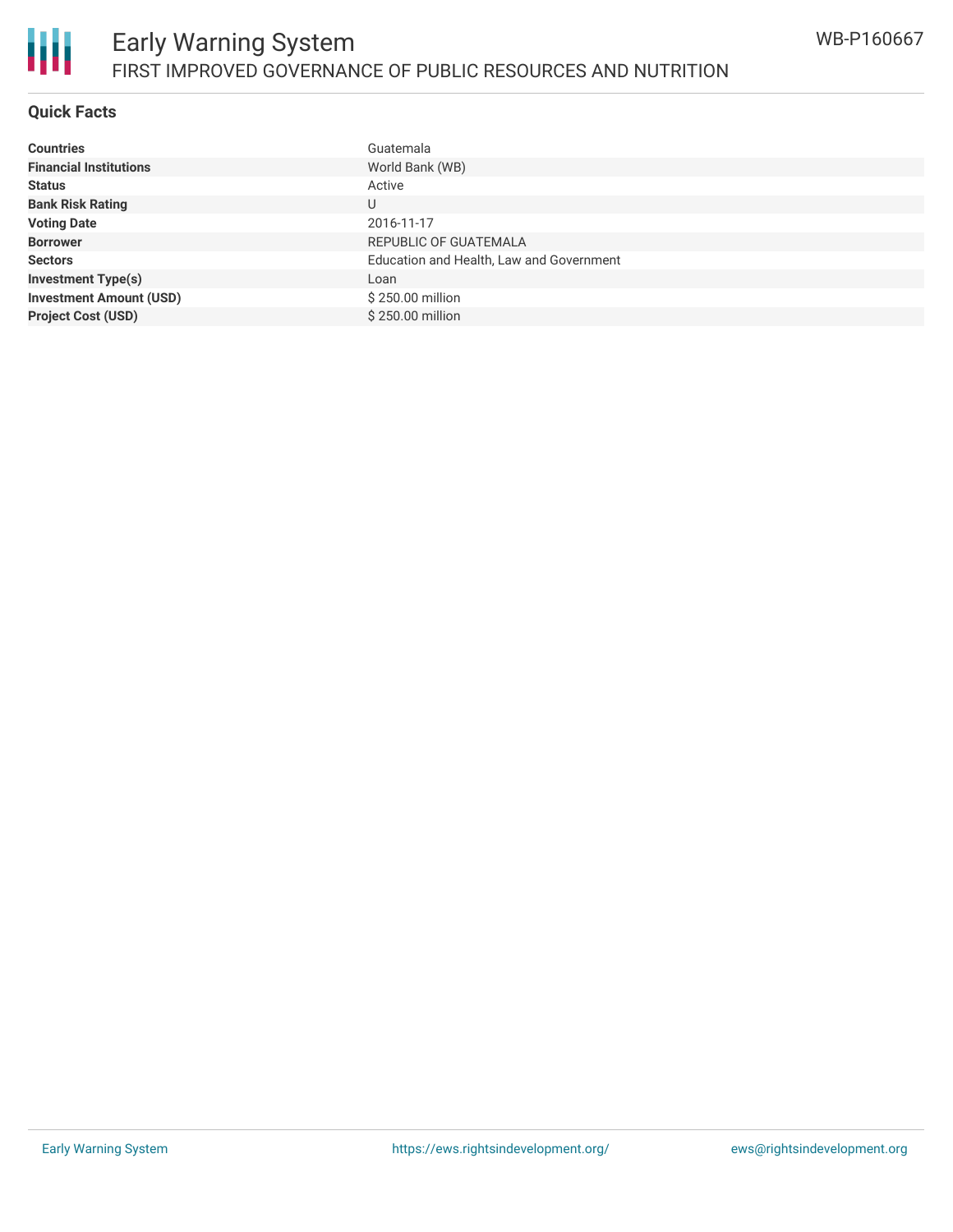

#### **Project Description**

The development objective of the First Programmatic Improved Governance of Public Resources and Nutrition Development Policy Financing Program Project for Guatemala is to support the government's efforts to: (i) enhance the policy and institutional framework to address primary health care deficiencies and chronic malnutrition; and (ii) strengthen the regulatory and institutional framework to improve governance of public resources and accountability.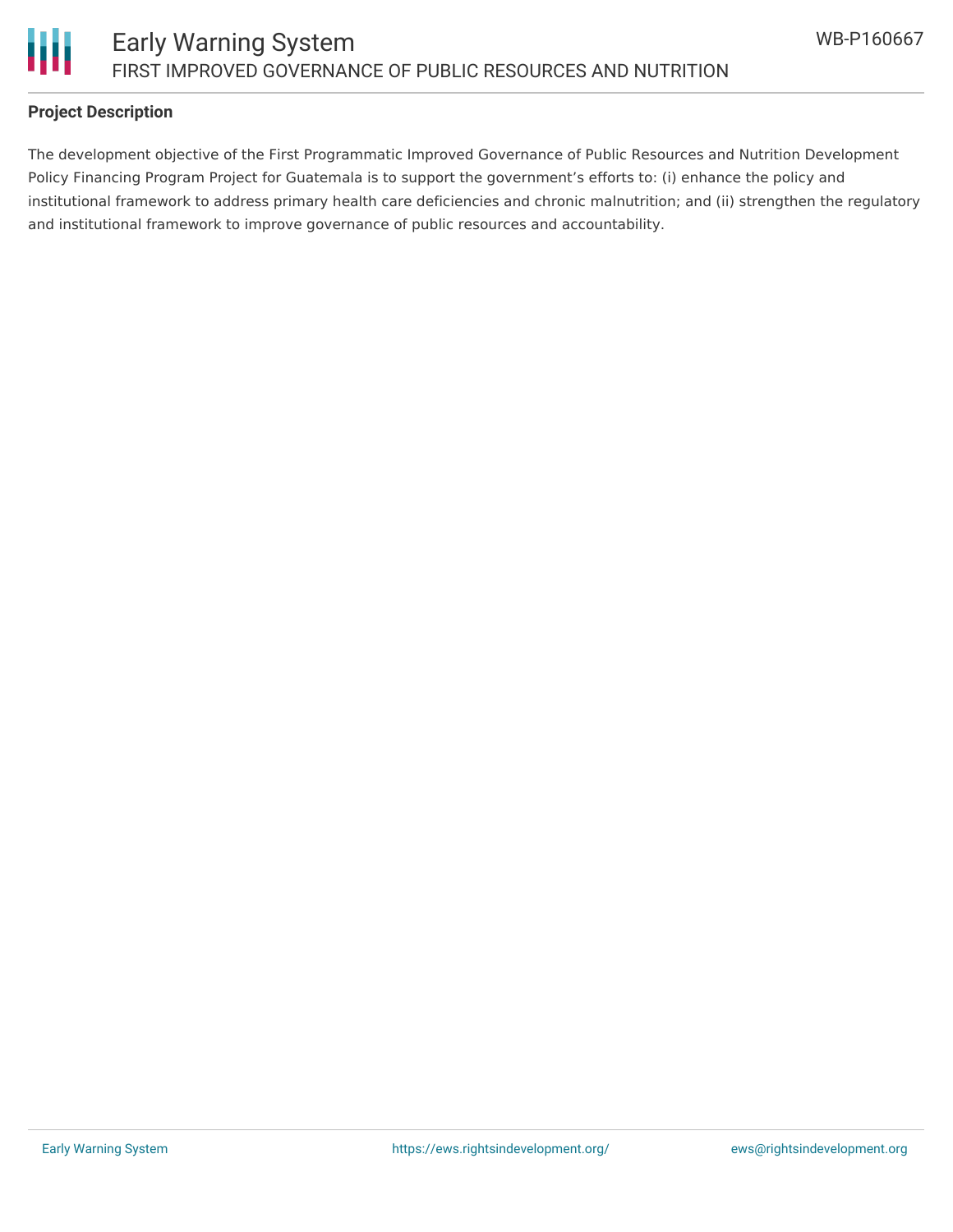

### **Investment Description**

World Bank (WB)

This project has a cost of \$250 million, to be financed through a \$250 million loan from the World Bank's International Bank For Reconstruction And Development.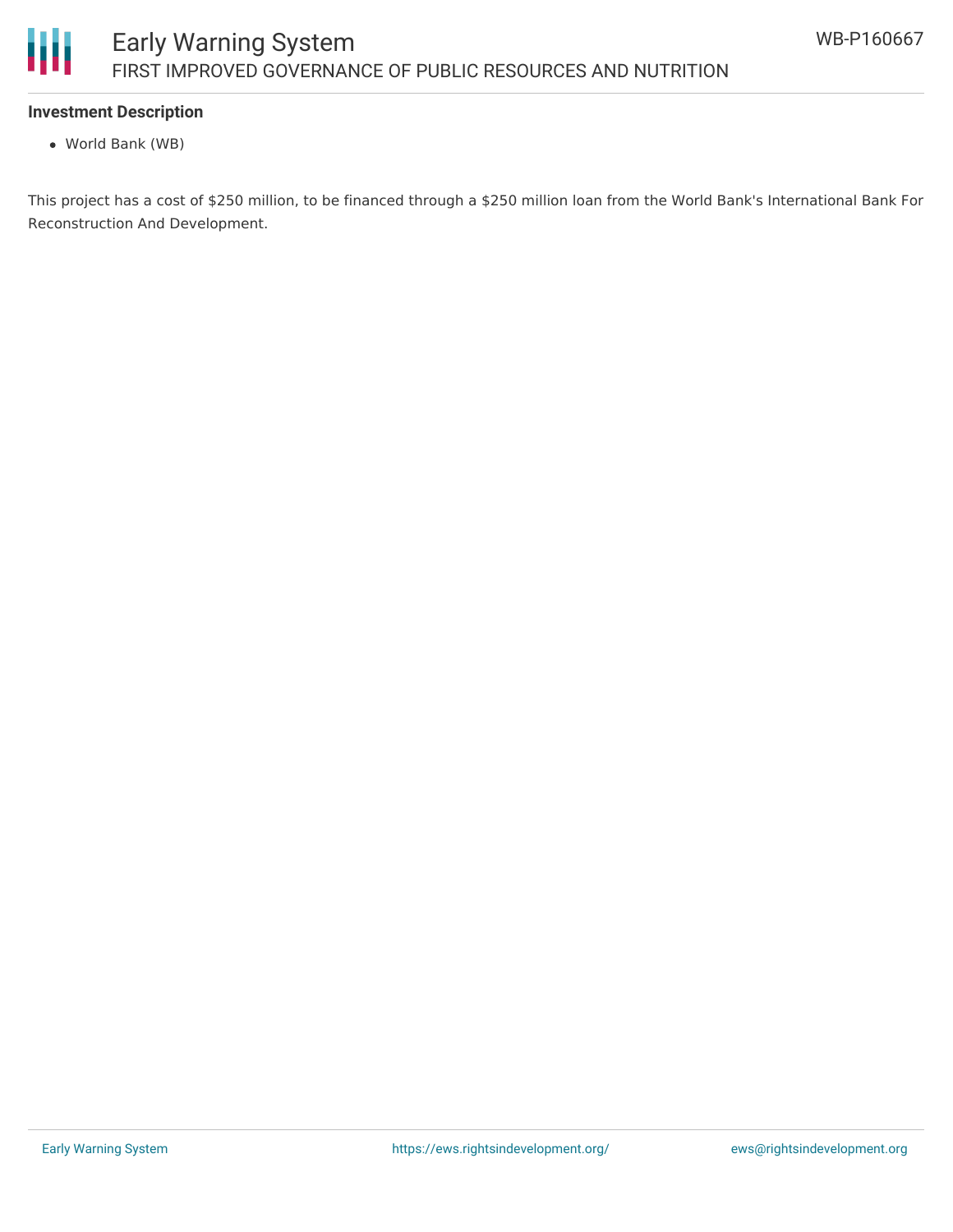# Ш

### **Contact Information**

ACCOUNTABILITY MECHANISM OF WORLD BANK

The World Bank Inspection Panel is the independent complaint mechanism and fact-finding body for people who believe they are likely to be, or have been, adversely affected by a World Bank-financed project. If you submit a complaint to the Inspection Panel, they may investigate to assess whether the World Bank is following its own policies and procedures for preventing harm to people or the environment. You can contact the Inspection Panel or submit a complaint by emailing ipanel@worldbank.org. You can learn more about the Inspection Panel and how to file a complaint at: http://ewebapps.worldbank.org/apps/ip/Pages/Home.aspx.